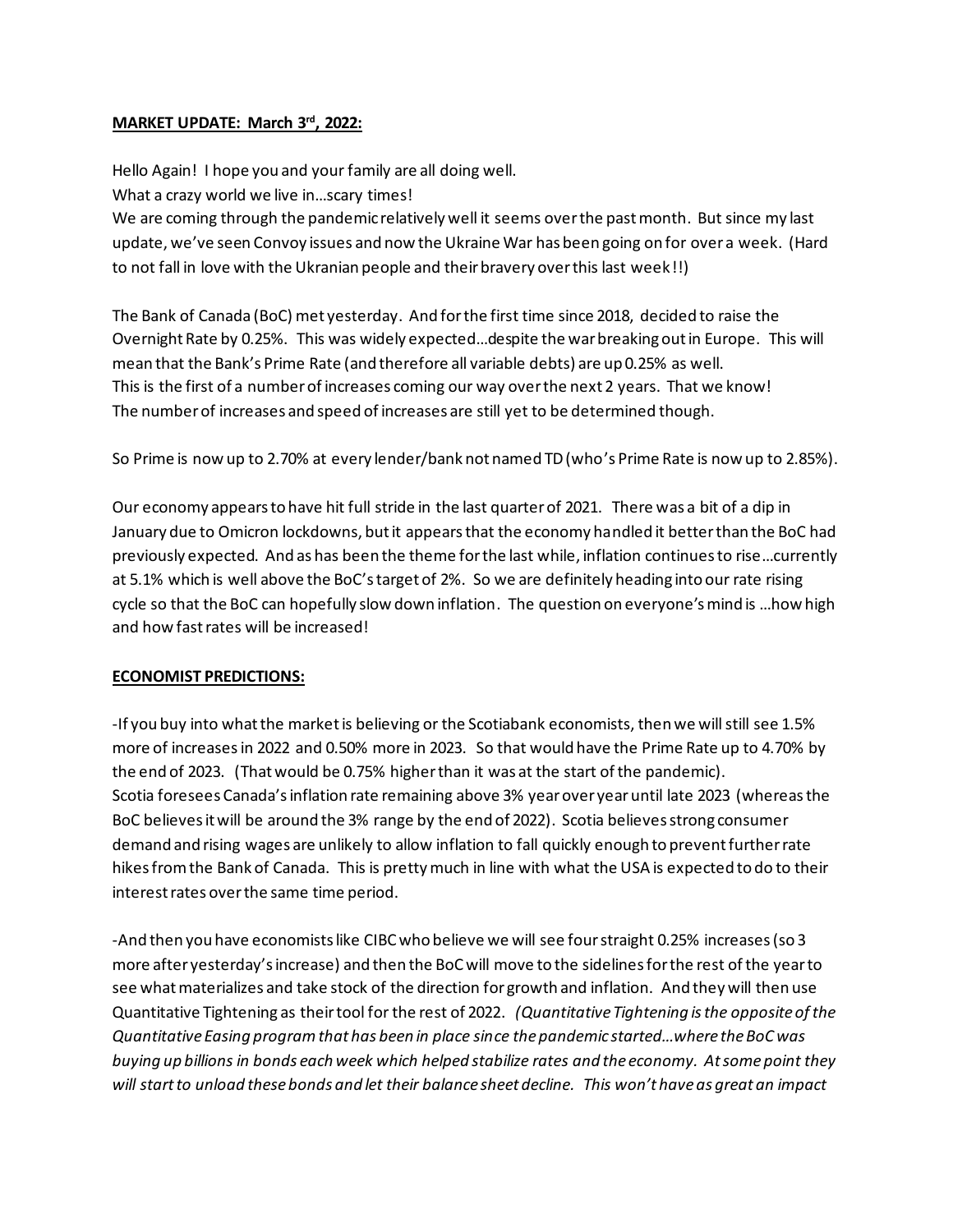*as rate increases will, but it will still have some impact on inflation as it lowers the supply of money in the economy).*

And then CIBC predicts the BoC will start increasing rates again in 2023. (Though as of this week, they haven't stated by how much they expect rates to climb in 2023. PREVIOUSLY…a month ago…they had predicted we would see an additional 0.50%-0.75% of increases in 2023).

CIBC doesn't believe we need to increase rates as fast as the market believes or as fast as the USA is expected to increase their rates because our economy is more susceptible to rate increases than the USA (because they all have 30 year mortgage terms and we have 5 year ones). And we have a LOT more debt too, so rate increasesimpact us much more than they would impact consumers south of the border.

-And we also have one other prediction from David Rosenberg…a long time Chief Economist and Strategistfor Rosenberg Research and Associates. (He is quoted in the news quite frequently…he tends to go against what the market thinks will happen). He believes only 2 or 3 increases will be needed because of the same points I've mentioned in the paragraph above. Also, by raising rates more than 2 or 3 timesthis year, the BoC risks inverting the yield curve. WHAT THE HECK DOES THAT MEAN?? It is complicated. But let us just say that since World War 2, when the yield curve inverts…we get a recession 100% of the time. That's about as accurate a predictor as we have! So in essence, Rosenberg is saying that too many increases means a recession for sure will follow.

On top of that, most of the causes of Inflation are Supply side issues and not Demand side issues. Increasing interest rates isn't as effective when dealing with supply side issues. So in order to truly crush inflation, they'll need to hike rates a lot. That is going to kill the economy and he doesn't believe the BoC will do that.

**Now there is no way of knowing for sure what is going to happen here. Only hindsight will tell us for sure. BUT, I tend to think the latter 2 options have a better chance of being correct than the Market or Scotia. That isn't to say that Scotiabank and the market necessarily have it wrong. (Time will tell! But there is a reason why many investors and gamblers say to "fade the public"!!)**

**Based on what Rosenberg is saying, if Scotiabank is correct, it certainly means we are heading intoa recession and now the BoC is forced to aggressively lower rates again. That seems counterproductive after spending the last 2 years and spending so much money trying to keep the economy afloat. Why spend so much money only to turn around and kill the economy and force yourself to spend even more money?!?!**

But again…who knows?!?! I'm kind of regretting sleeping through those 8am Economics classes now!

For sure though, Inflation is going to get worse before it gets better. The War in the Ukraine will certainly not help the price of oil and the cost of gas at the pumps as well as the cost of many other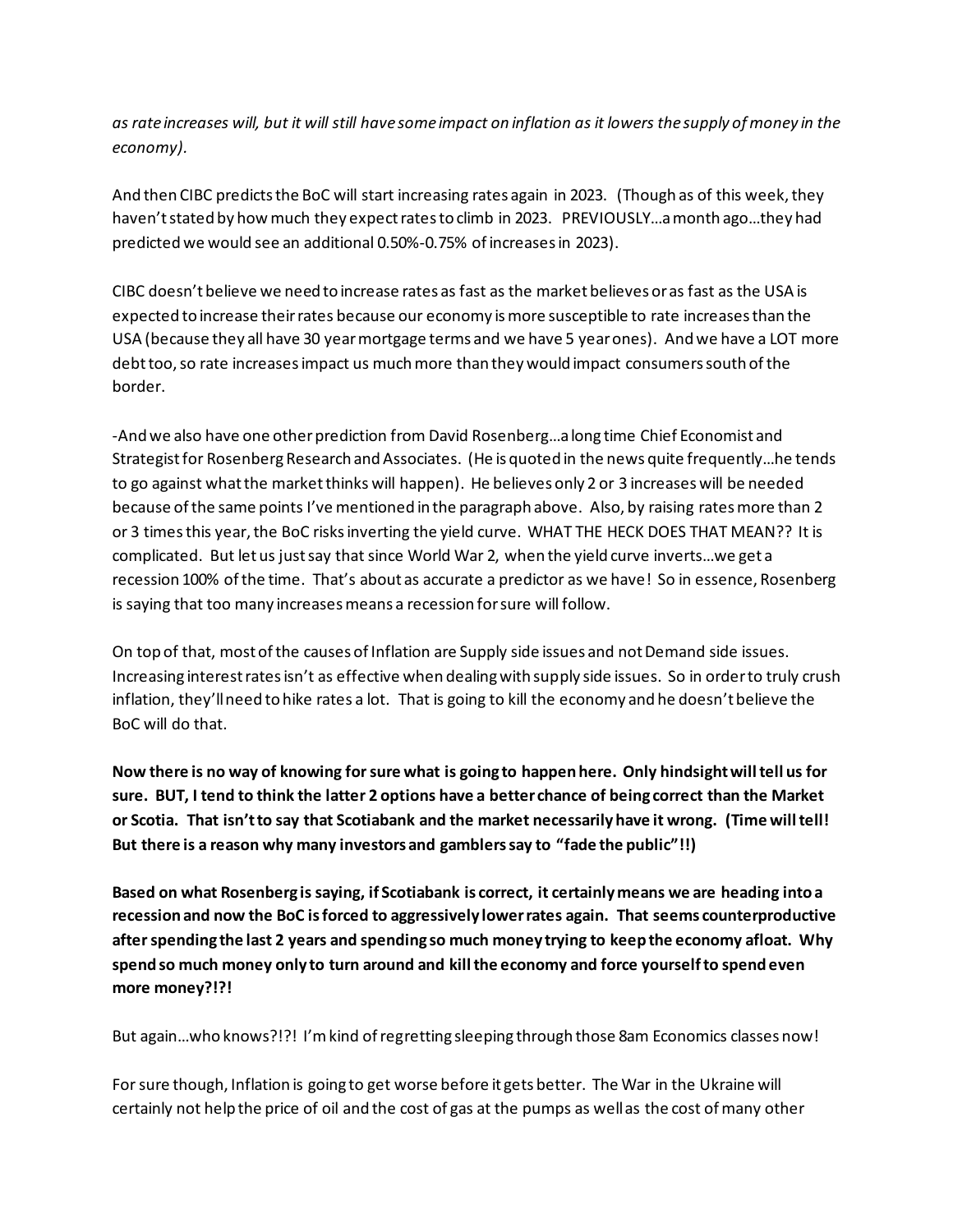commodities. We also have the fact that many crops had poor growing seasons this past yearso for many food types we were going to have shortages anyway! Higher transportation costs haven't helped the cost of food and other goods either.

Costs will continue to spike in the short-termas the issues causing inflation should only get worse in the short-term. (Thank you Putin).

I only hope the supply-chain issues and bottlenecks at the ports can get sorted out sooner rather than later. The longer they persist, the greater likelihood that rates will have to be increased more.

## **MORTGAGE RATES:**

Unfortunately Mortgage Rates continue to creep up, as they have done for the last year or so. For Purchases with less than 20% down payment the 5 year fixed rate is up to around 2.99%-3.19% depending on the lender. That is up about a quarter percent since my last update. The 5 year variable termis at 1.55% or Prime less 1.15%. That is up a quarter percent (but only because of the BoC's increase yesterday).

For Purchases with 20% down payment the 5 year fixed rate is up to 3.14% or higher. That is up about a quarter percent in the last month. The 5 year variable term is now at 1.75% or Prime less 0.95%. That is 0.30% higher than a month ago.

I would expect mortgage rates will continue to move upwards as we move forward.

## **IN GTA REAL ESTATE NEWS:**

*March 3, 2022 – February home sales were down compared to the all-time record in 2021, but represented the second-best result for the month of February in history. New listings dropped, but by a marginally lesser annual rate than sales, pointing to a modest move to a slightly more balanced market. Competition between buyers, however, remained tight enough to support double-digit price growth year-over-year.* 

*Greater Toronto Area (GTA) REALTORS® reported 9,097 sales through the Toronto Regional Real Estate Board's (TRREB) MLS® System in February 2022, representing a 16.8 per cent decrease in the number of sales compared to February 2021.* 

*The supply of listings for low-rise home types (detached, semi-detached and townhouses) was also down year-over-year, but not by as much as sales. In the condominium apartment segment, particularly in Toronto, new listings were up in comparison to February 2021.* 

*"Demand for ownership housing remains strong throughout the GTA, and while we are marginally off the record pace seen last year, any buyer looking in this market is not likely to feel it with competition remaining the norm. Many households sped up their home purchase and entered into a transaction in 2021, which is one reason the number of sales were forecasted to be lower this year and a trending towards higher borrowing cost will have a moderating effect on home sales. Substantial immigration*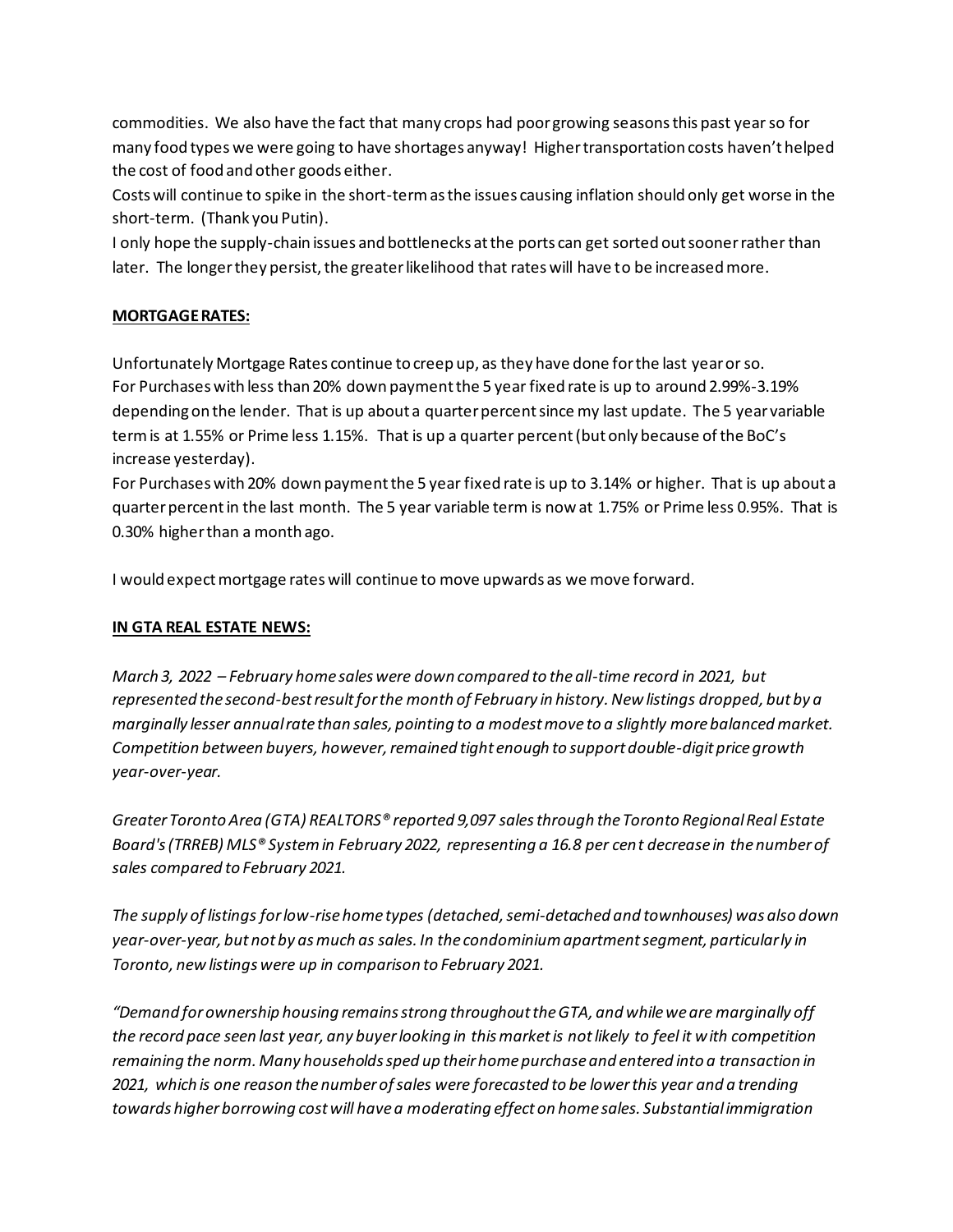*levels and a continued lack of supply, however, will have a countering effect to increasing mortgage costs," said TRREB President Kevin Crigger.* 

*The MLS® Home Price Index Composite Benchmark was up by 35.9 per cent year-over-year in February. The average selling price for all home types combined was up by 27.7 per cent to \$1,334,544. The pace of price growth varied by home type and region, but there was relative parity between low-rise and condominium apartment growth rates.* 

*"We have seen a slight balancing in the market so far this year, with sales dipping more than new listings. However, because inventory remains exceptionally low, it will take some time for the pace of price growth to slow. Look for a more moderate pace of price growth in the second half of 2022 as higher borrowing costs result in some households putting their home purchase on hold temporarily as they resituate themselves in the market," said TRREB Chief Market Analyst Jason Mercer.* 

*"We are close to provincial and municipal elections in Ontario. We know that housing affordability will be top of mind. Parties and individuals vying for political office must concentrate on bold and creative policies that will support increased and diverse housing supply to account for the current deficit and future population growth as immigration accelerates. History has shown that tax based policies pointed at foreign buying and speculative activity, which seem to be the political preference, have had very little impact on the market simply because this type of activity accounts for a small share of overall market activity," said TRREB CEO John DiMichele.*

SOOOOO…this is the first time in a while that there were more listings than sales in a month.

In speaking to some Realtors over the last week, they are seeing things start to change over the last week or so in a number of neighbourhoods. Whether that is because of the war, too many mortgage rules restricting what buyers can qualify for, buyer fatigue at having to bid hundreds of thousands of dollars over the list price, or increasing rates….Or maybe a combination of everything, it is hard to know for sure.

BUT, some neighbourhoods are definitely slowing down a bit. The number of listings have increased and the number of showings have decreased. NOW THIS ISN'T THE CASE FOR EVERY PLACE. But it isn't just isolated to one neighbourhood either! Could the market finally be turning and moving back towards a more balanced market??!! Or will Spring arrive and Demand will skyrocket again?!?!

Time will tell I guess! Though immigration in Canada and the GTA is expected to be at record numbers in 2022. So that will definitely put pressure on prices at some point in the future if supply isn't increased.

And with the Ontario election coming up in a few months, I expect the housing supply (or lack thereof) to be a very popular topic in debates and policy for the major parties.